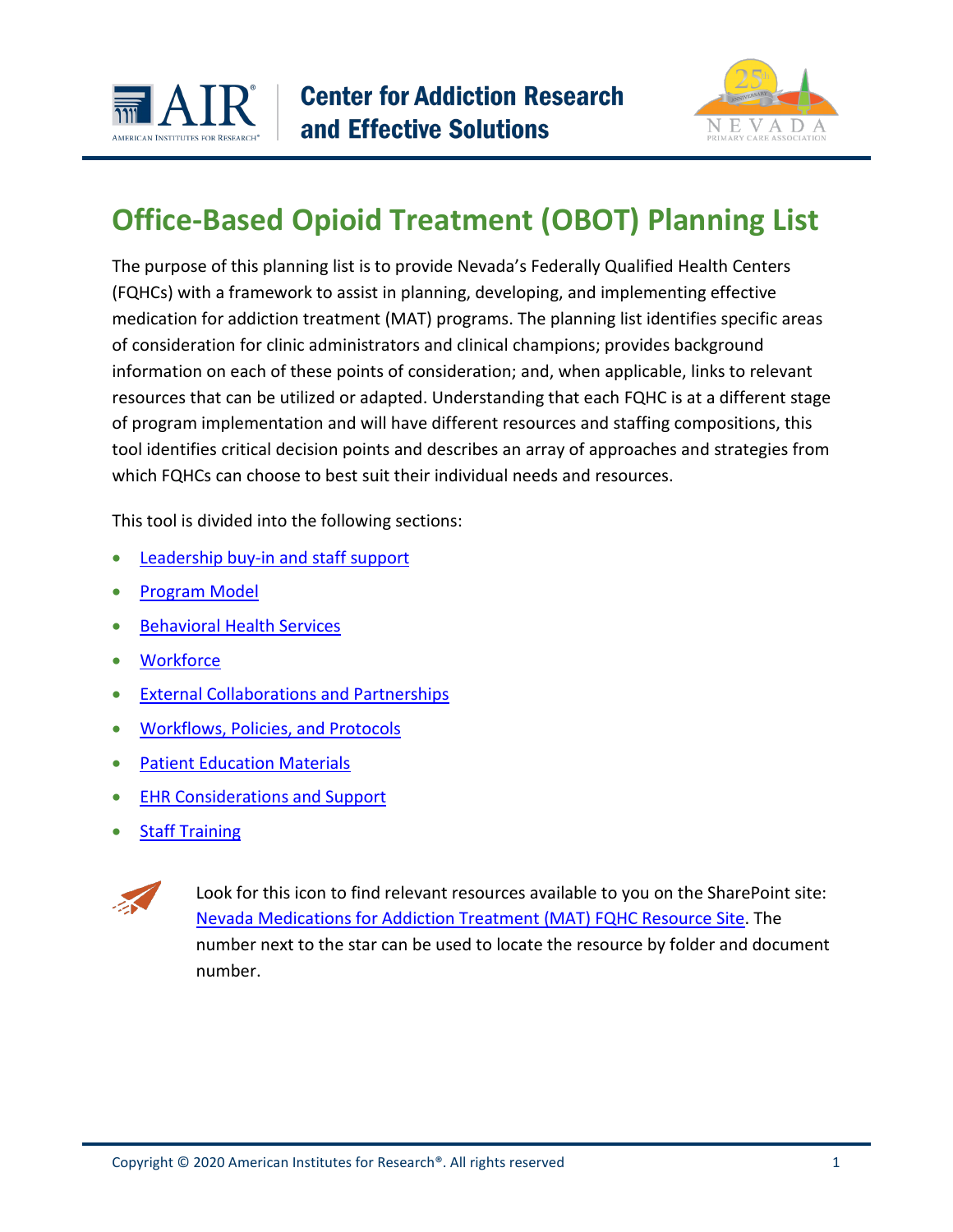## <span id="page-1-0"></span>**Section A. Leadership Buy-In and Staff Support**

Whether you are just getting started or have an initiative already in place, it is ideal to obtain leadership buy-in prior to initiation of services. In addition, it is critical that front-line staff understand the decision around offering these services and recognize that buy-in must be obtained early.



2.02 MAT Implementation Checklist

#### • **Administration and leadership:**

- Identify opportunities for offering education to organizational leadership and/or the board of directors so that they understand the need for opioid use disorder (OUD) treatment services among the FQHC population, MAT services that will be offered, the evidence base for MAT services, and the financial and human resources needed to develop an evidence-based, sustainable program.
	- » FQHC leaders may need to consider giving clinical leaders and champions additional time to complete further training and develop the program. It is important that FQHC leadership give champions sufficient time to develop and implement the program; for example, by providing a temporary reduction in clinical duties.
- Determine how decisions will be made and communicated to the board of directors.
- Ensure that leadership supports the delivery of these services prior to their implementation.
- Ensure that the board of directors supports the delivery of these services prior to their implementation.

#### • **Front line staff:**

- Identify opportunities for offering education to medical providers, behavioral health (BH) clinicians, and all support staff to describe the need for OUD treatment services among the FQHC population, the MAT services that will be offered, the evidence base for MAT services, and the potential broader benefit to the community.
- Give providers, BH clinicians, and all support staff the opportunity to ask questions and raise concerns.
- Determine additional staff educational needs prior to rolling out services.
- Identify the implementation champion(s) early, and engage these champions throughout the planning process.
- Determine how decisions will be made and communicated to the clinicians and staff as the program is implemented.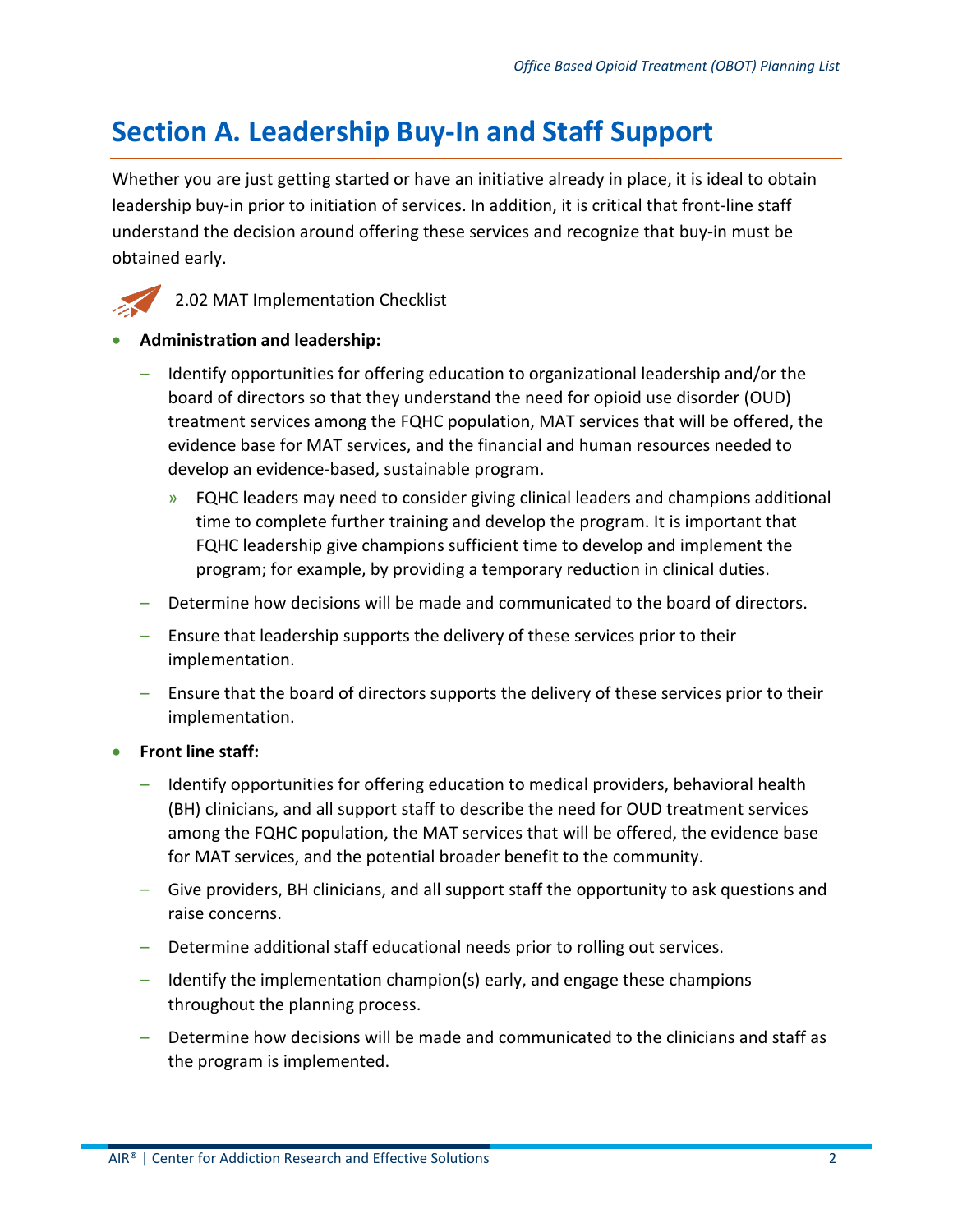## <span id="page-2-0"></span>**Section B. Program Model**

A variety of primary care-based MAT program models have been implemented and studied. FQHCs will need to consider existing staffing models, clinic structures and workflows, and payer requirements when determining the program model they will implement. Often, the program model will evolve over time as volume and demand increase.



1.04 Primary Care Based Models for OUD

### **Health Home Versus Open Access**

- **Health home model:** Patients receive all services through one organization (primary care, psychiatry, MAT). Patients seeking to receive MAT services at your organization will be asked to reassign their primary care to your site.
- **Open access**: Patients maintain primary care/psychiatry/BH at outside facilities, and care is coordinated with those entities.

### **Primary Care Integration Versus Separate MAT Clinics**

- **Primary care integration:** Services are integrated within the existing primary care clinic. For example, a medical provider will have general primary care visits and MAT visits during the same clinic session, and the typical expectation is that both primary care and addiction treatment will be offered during the same visit.
- **Separate MAT clinics:** MAT clinic visits are offered on certain days/times so that primary care providers have dedicated slots or sessions specifically for MAT services. This model is sometimes utilized when BH staffing is available only on certain days/times to allow for more integrated services.
- **Hybrid model:** Dedicated MAT clinic sessions are utilized for patient intakes and early stabilization on medication. As patients are stabilized on dose and visit frequency is reduced, patients transition to "normal" primary care sessions. The general concept with the hybrid model is that there are more comprehensive wrap-around services available in the MAT clinic sessions, and as patients need fewer services, they can be transitioned into the general primary care sessions. This type of model is sometimes referred to as a "hub and spoke." If a patient destabilizes, then they are able to be referred back to the MAT clinic sessions, where they can receive additional supports and resources.
- **Important considerations:**
	- U.S. Health Resources and Services Administration (HRSA) reporting requirements for Uniform Data System (UDS)—For example, if blood pressure and diabetes metrics are reported for all patients, how will using an open-access model impact these measures?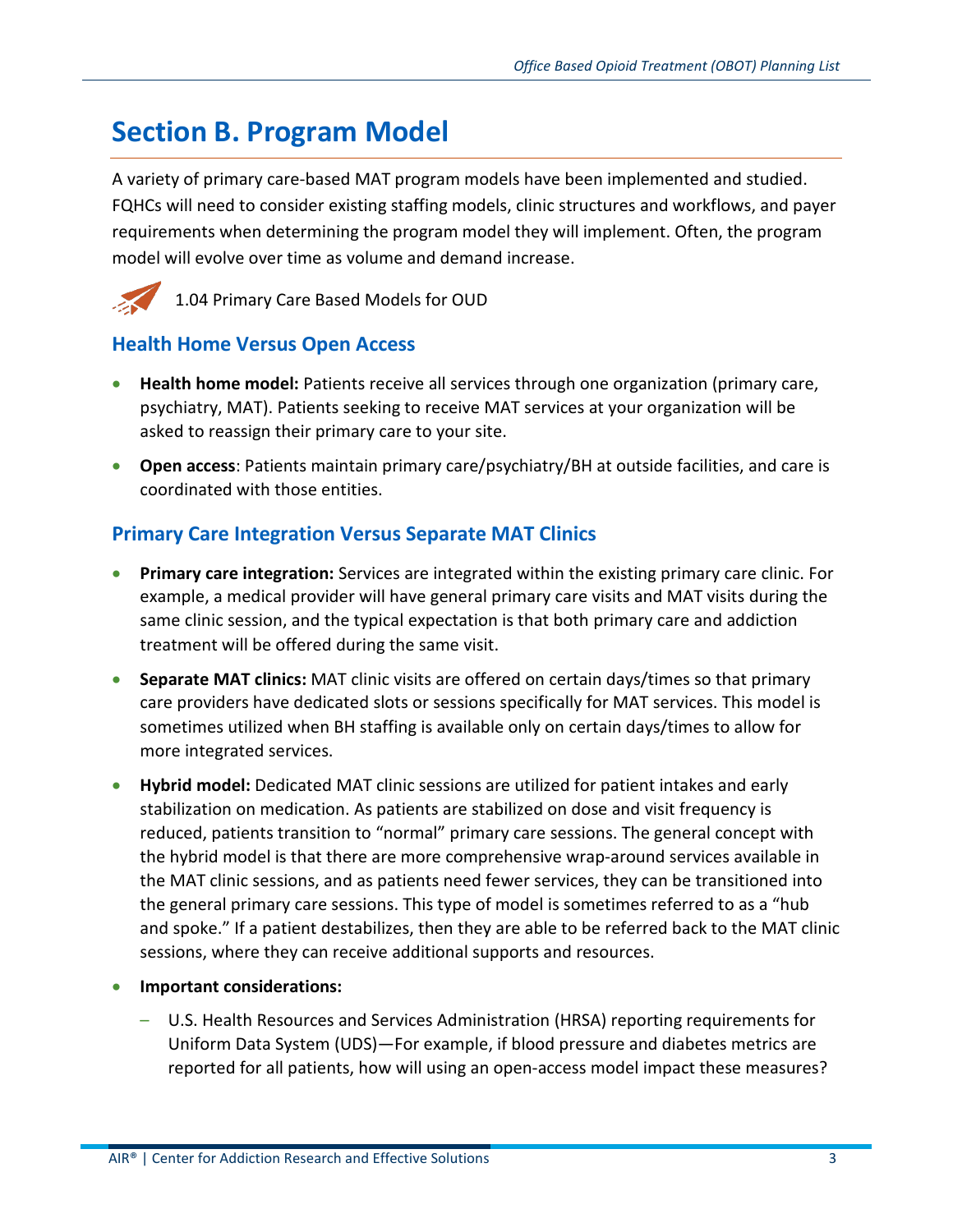- Payer requirements for billing—Will your health center be able to bill for MAT services if a patient is not assigned to your practice for primary care services?
- Provider panel size and ability to absorb new MAT patients within existing primary care sessions.
- Space/staffing needs to accommodate intake, medication initiation, and integrated BH support (if available) within existing primary care sessions.
- Productivity associated with primary care and MAT sessions.

# <span id="page-3-0"></span>**Section C. Behavioral Health Services**

Most patients with OUD will benefit from having access to behavioral counseling services. Not all patients will be ready or willing to engage in counseling; but when possible, services should be recommended and facilitated. While patients should be offered BH services, those services must not be mandated in order to receive medication for addiction treatment. BH services can be offered either on-site or through external referrals. Options for BH service delivery are described below.



1.01 Medications for Opioid Use Disorder Save Lives

1.03 Medications for Opioid Use Disorder (SAMHSA TIP 63)

3.05 SAMHSA Sample Decision Tree for Behavioral Health Referrals

## **On-Site Behavioral Health: Integration Versus Co-Location**

- **Integrated model of care:** BH support (individual or group services) is delivered within a team-based model of care, and services are billed and documented as part of a shared record. In practice, this model often includes regular BH-primary care huddles, and patients often see the BH provider and medical provider sequentially in the same day.
- **Co-located model of care:** Services are offered within the same space; however documentation may not be integrated, and communication about patient care and treatment planning is less formalized.



1.05 Standard Framework for Levels of Integrated Care

## **Formal Referral for Counseling Services** *or Access to Higher Levels of Care*

- External referral for counseling services should be utilized when:
	- The organization does not have BH staffing or when the demand for services is higher than the internal capacity.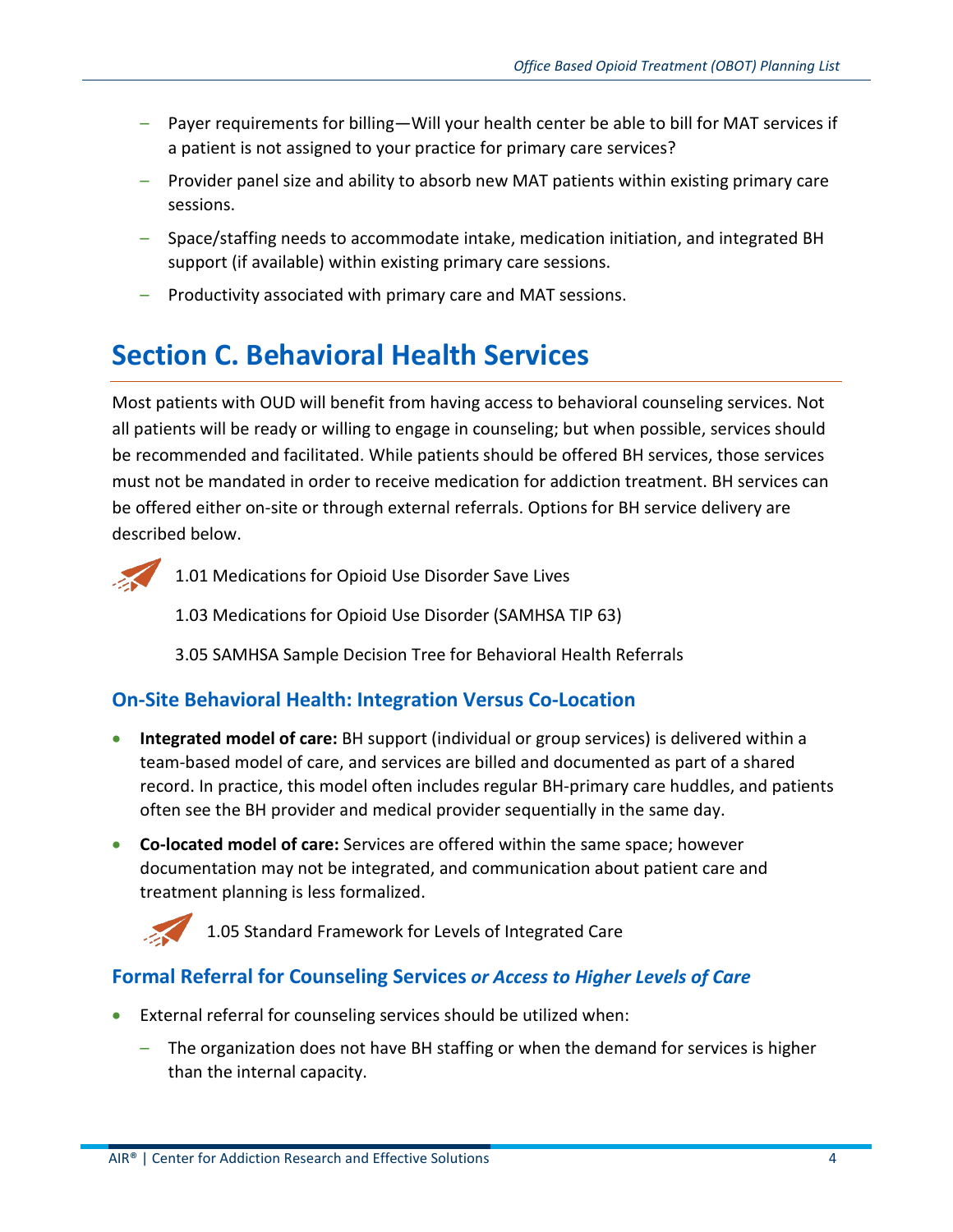- Patients need more frequent visits, greater structure, or more support than your health center can provide. When available, primary-care based MAT programs should work to develop partnerships for referrals with opioid treatment programs (programs that dispense methadone) or with licensed addiction treatment programs that offer outpatient, intensive outpatient, and residential treatment services.
- When identifying partnerships for external counselling services or higher levels of care, the following should be considered:
	- The mission of the external partner and its alignment with the mission of your organization.
	- Awareness of any program requirements for patient intake and treatment initiation. For example, is a state ID required? Does the partner accept uninsured patients? Are there costs associated with any treatment services?
	- Development of 42 CFR-compliant release forms to allow for bi-directional sharing of relevant health information.
- Creation of a formal relationship through a memorandum of understanding/business associates agreement.
	- Establishment of processes at both organizations to develop and maintain collaboration and coordination of care across the two organizations.



5.01 Sharing information Across Physical and Behavioral Health

5.02 Disclosures of Substance Use Disorder Patient Records

### **Psychiatry Access**

• Many patients with OUD have co-occurring mental illnesses. While depression and anxiety can often be managed in primary care settings, individuals with bipolar disorder, schizophrenia, or refractory major depressive disorder and anxiety may benefit from psychiatric assessment and management. When possible, it is important to consider psychiatry access for patients engaged in the MAT program. See Section D below for more details.

## <span id="page-4-0"></span>**Section D. Workforce**

MAT programs in FQHCs can have different staffing mixes to effectively meet the needs of their patients. Think about your organization and what key staff need to be involved. You may also need to consider which positions are able to provide billable services when considering the program's long-term sustainability. The sub-sections below outline the credentials of staff who may be involved in OBOT programs.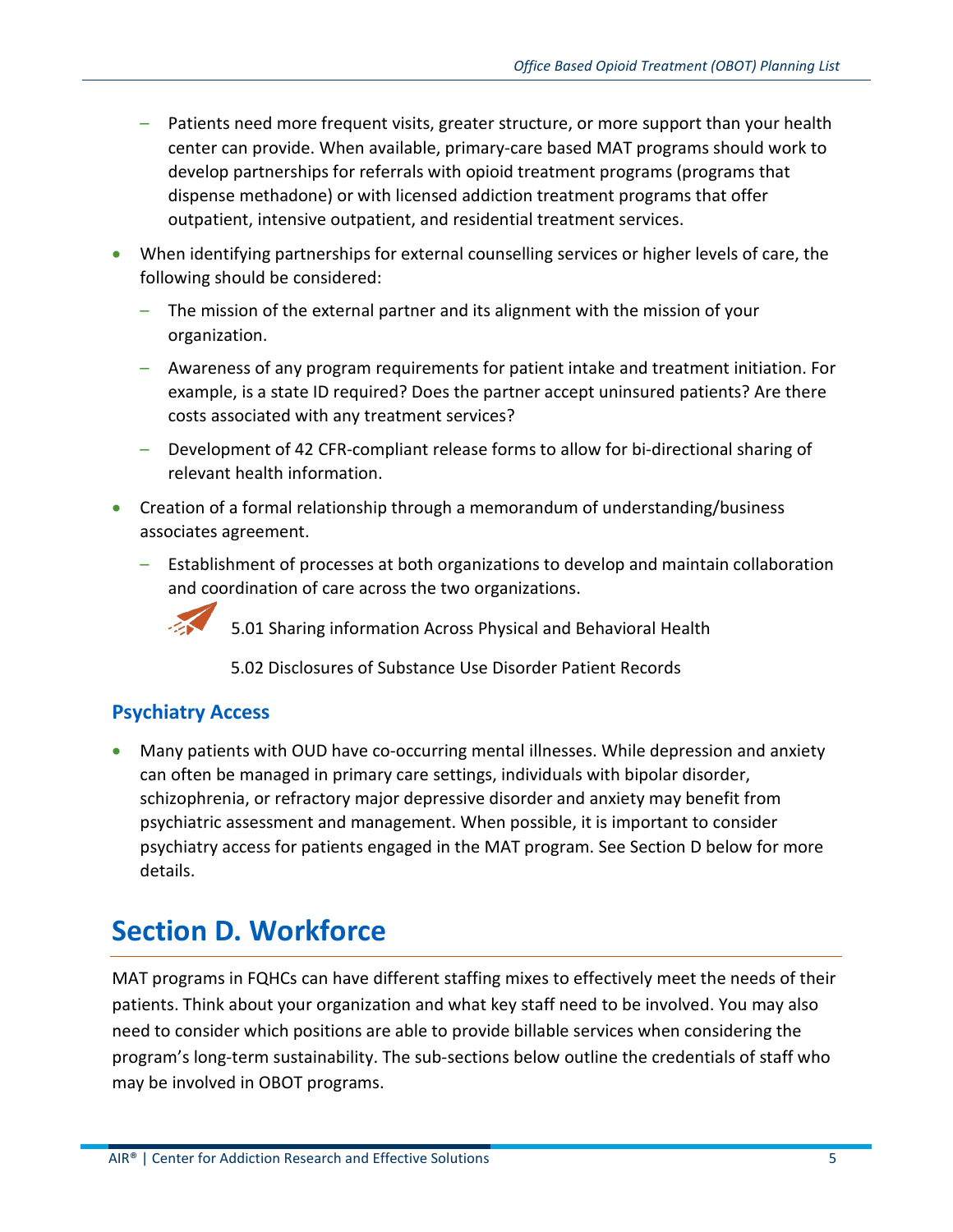### **Medical Prescribers**

- Currently, physicians, nurse practitioners (NPs), physician assistants (PAs), clinical nurse specialists (CNSs), certified registered nurse anesthetists (CRNAs), and certified nursemidwifes (CNMs) can obtain a waiver to prescribe buprenorphine. Physicians need eight hours of training, and NPs, PAs, CNSs, CRNAs, and CNMs need 24 hours of training to be eligible to apply for the DATA2000 treatment waiver. When identifying prescribers, remember to:
	- Check whether your state has additional requirements with regard to NP and PA prescribing of buprenorphine. Examples of additional state requirements for NPs and PAs could include a requirement that the collaborating physician also must hold a DATA waiver.
	- Ensure the organization has at least two prescribers with waivers to guarantee back-up coverage for vacations or unexpected leave.
	- Consider anticipated demand for services. Most waivered prescribers start with a 30 patient limit, although if they work in a setting that meets all requirements, they may be able to qualify for a 100-patient limit.



1.06 Waiver Application Information

– Consider provider-level mix to maximize patient care and long-term financial feasibility.

6.12 Provider Clinical Support System (PCSS)

### **Psychiatric Services**

- Establish external referral partnerships if needed. Identify who will coordinate ongoing communication and collaborative treatment planning with external partners.
- If staff psychiatrists/psychiatric advanced practice nurses (psych APNs) are not waivered, consider how care delivery will be shared between the psychiatric provider and the waivered clinician.
- If appropriate and available, create a role for waivered psychiatrists or psych APNs to treat patients with co-occurring disorders. Because psychiatric services often are limited in these settings, consider which patients should see a psychiatric provider for MAT maintenance.

### **Behavioral Health Support**

- Potential BH staff can include:
	- Licensed clinical social worker (LCSW)/ licensed clinical professional counselor (LCPC)/ psychologist (PsyD)—Can provide counseling on mental health conditions. Some, but not all, have specific training in addiction. It is important to consider whether existing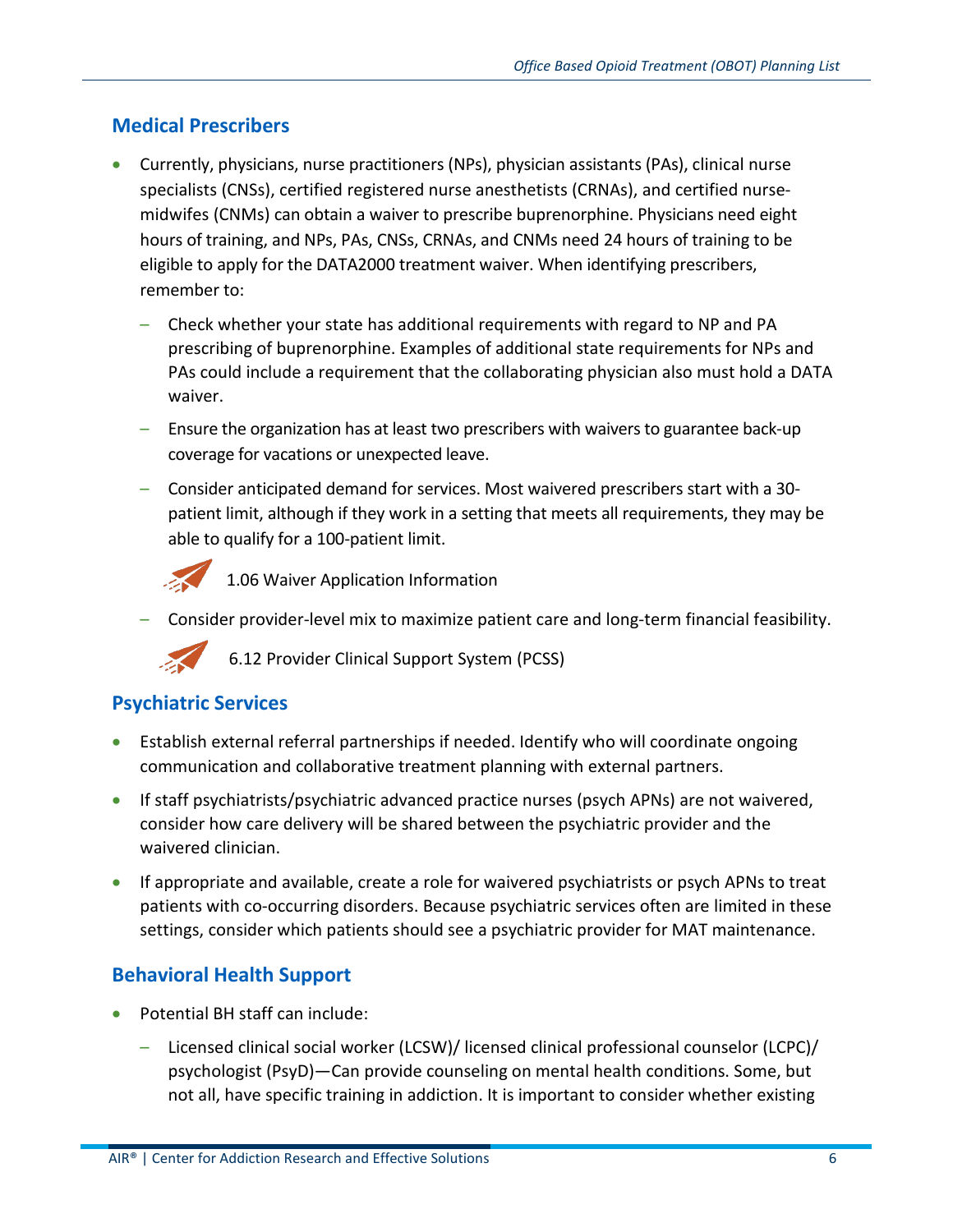LCSW/LCPC/PsyDs will need additional/ongoing training in addiction before delivering services.

- Licensed social worker (LSW)/ License professional counselor (LPC)—Can provide the same services as their clinically licensed counterparts but must bill under a clinically licensed preceptor.
	- » Not all states allow for this. Consider the financial implications of a mix of qualified/clinically licensed mental health professionals and other licensed staff.
	- » If choosing a mixed clinically licensed staff and other licensed staff model, consider the implications relative to administrative needs for precepting of notes and required supervision of staff.
- Certified Alcohol and Drug Counselor (CADC)/Alcohol and Other Drug Counselor (AODC)—Can provide counseling specific to addiction but not to mental health conditions.
- Off-site counseling—If BH counseling services will be provided off-site, consider how collaboration and coordination of care will be managed. See Section C, Formal Referral Relationships for Counseling Services, for more information.



3.05 SAMHSA Sample Decision Tree for Behavioral Health Referrals

## **Additional Support Services:**

- Recovery support/peer support specialists with personal histories of substance use disorder can provide peer support. In many systems, these individuals also provide case management services.
	- These services are typically non-revenue generating under an FQHC model.
	- Consider whether your state has alternative licensing that will allow for revenue generation associated with these services.

### **Case Management and Care Coordination:**

• Most programs have at least one additional staff member who acts as a central point of contact and serves to support the administrative functioning and psychoeducation needs of the program by providing prior authorizations, overdose education, care coordination with outside facilities, and follow-up and check-in calls. These roles also can be divided among team members. As a program expands, this role will be critical to help support the program and provider. Often, this role is filled by a registered nurse and/or LSW care manager, care coordinator/case manager, or medical assistant.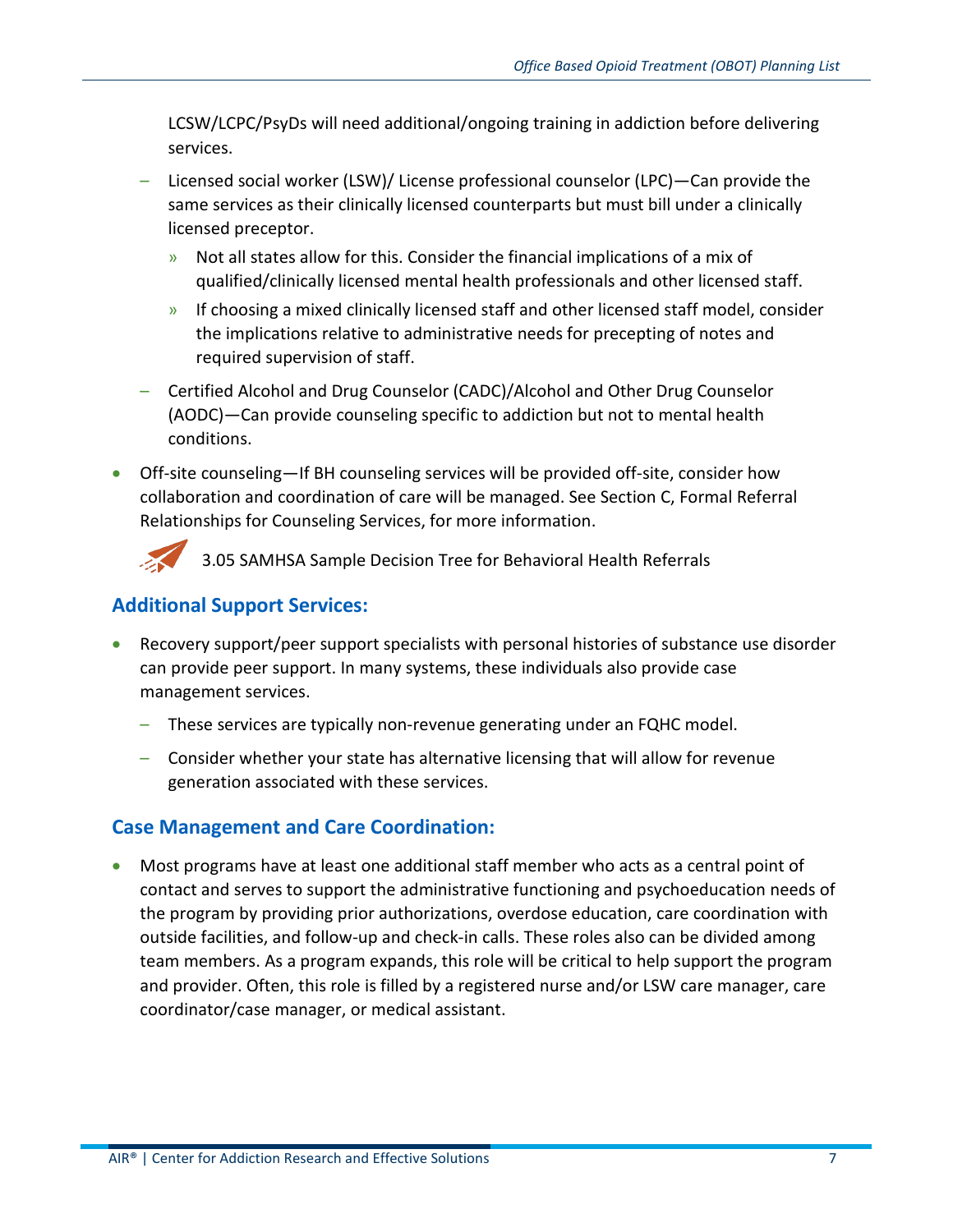## <span id="page-7-0"></span>**Section E. External Collaboration and Partnerships**

There are several key external partnerships that can improve care delivery and efficiency. Below, we list key partners with whom to consider establishing formal collaborations.

### **Pharmacy Partnerships**

- Local pharmacy partnerships can reduce the likelihood that there are medication dispensing delays (for example, due to inadequate stocking or insurance barriers) and help ensure that your patients have positive experiences when interacting with pharmacy staff. Before you begin to see patients:
	- Identify trusted pharmacy partners who will work with you and your patients when prior authorizations are needed or when other challenges arise (e.g., pharmacy benefit lockins).
	- Ask the pharmacy to stock commonly prescribed doses/formulations of buprenorphine, XR naltrexone, and naloxone. This will help the pharmacies become familiar with medications and prescribing requirements.
	- Offer education to the partner pharmacies to help them understand that patients can go into withdrawal if they must wait several days for medication to be available.
- If your system participates in a 340B drug pricing program, work to ensure that low-income patients without insurance have access to medications through this program. In states with Medicaid Managed Care Organizations, participating in this program also can provide the health center's long-term financial viability.

### **Laboratory Services**

• Most OBOT programs will utilize both in-house rapid (Clinical Laboratory Improvement Amendments [CLIA]-certified) urine toxicology testing in addition to confirmatory toxicology testing that is typically sent out through a lab vendor. In addition, blood work is recommended early in treatment and intermittently thereafter. It is important to identify which labs are available through existing supply and lab relationships.



- **In-house testing:** Keep in mind the following factors when identifying a CLIA-certified rapid urine toxicology test that can be interpreted in the office:
	- Determine which drugs are commonly used in your area and ensure those are captured on the toxicology test.
	- Ensure buprenorphine is included.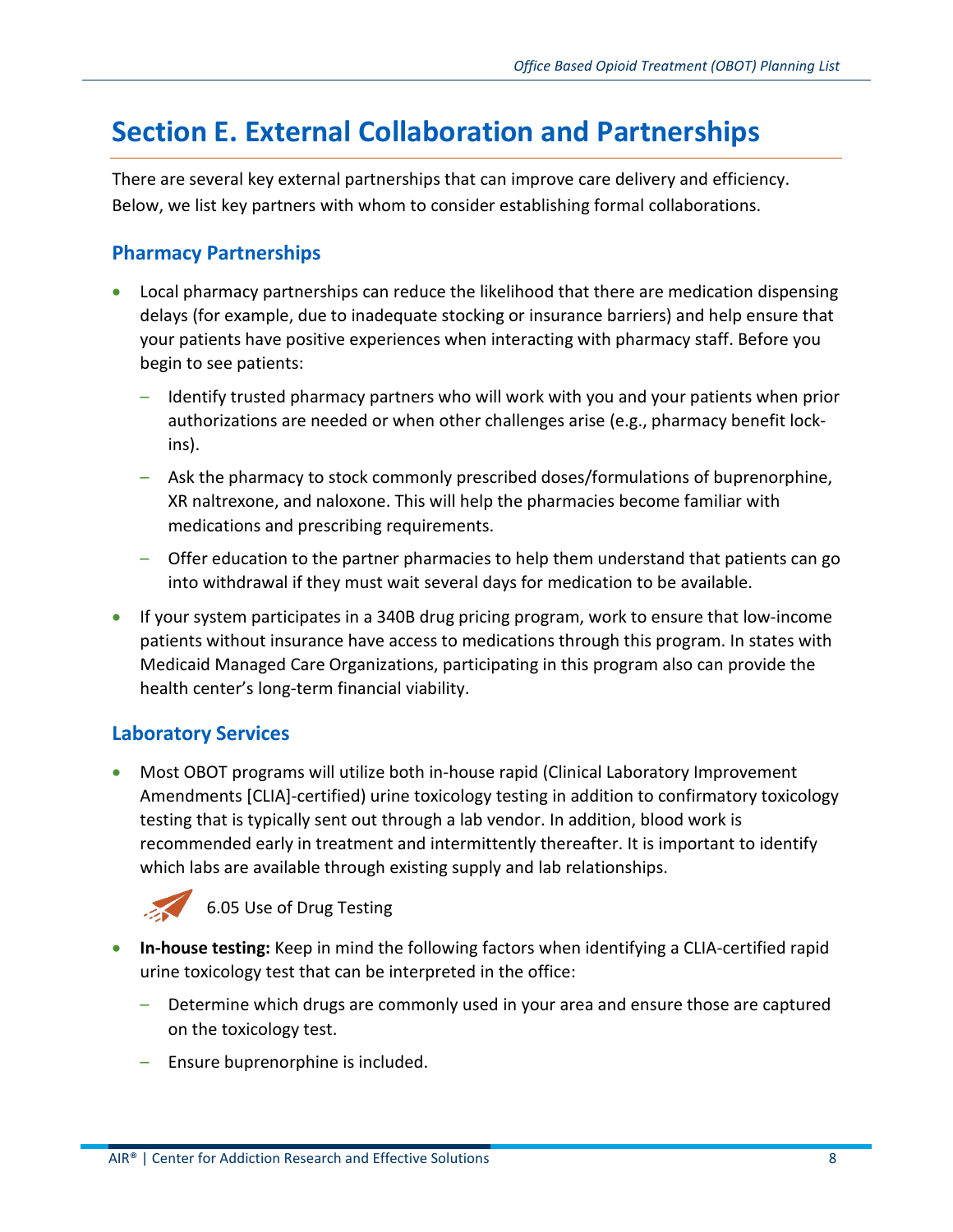- Note that for FQHCs or other clinics being paid a set rate per visit, rapid drug screening provided by the health center will probably be a non-reimbursable cost. When feasible and appropriate, work with the onsite lab to utilize its rapid screening options. If none exist, determine the operational cost of offering rapid testing on-site and factor this into decisions around when and how the rapid tests are utilized.
- **Confirmatory and quantification testing:** Identify a lab vendor for send-out toxicology testing that will be able to offer confirmatory testing as well as quantification testing (often urine, but could also include saliva testing). Confirmatory testing is typically utilized for buprenorphine and will usually include a quantitative value and confirm the presence of the breakdown product of norbuprenorphine. Additional testing for other substances may be ordered for confirmatory testing when the rapid drug screen is inconsistent with the patient report (for example, the patient reports no other substance use, but the test is positive and the provider must determine if the test represents a false positive). Key considerations when selecting a test include:
	- Determining which drugs are commonly used in your area and ensuring those are captured on the toxicology test selected.
	- Ensuring buprenorphine quantification with confirmatory breakdown product norbuprenorphine is included and/or available as a separate test.
	- Determining which tests are covered by common payers (some are very expensive, so it is important to talk to a lab vendor to ensure that the test you are selecting is typically covered by your most common payers—i.e., Medicaid)



6.06 ASAM Drug Testing Pocket Guide

### **Hospitals and Other Non-Clinical Partners**

- As health systems increase access to MAT, it is important to identify community partners who may come into contact with individuals with OUD who would be good candidates for MAT. Partnerships and referral mechanisms can be developed to help ensure that patients who qualify for services are referred and can efficiently receive the MAT services. Below are examples of potential community partners:
	- **Emergency departments:** Ideally, providers in an emergency department will initiate buprenorphine and offer a prescription that lasts until the patient visit in your clinic, but referrals can be made without medication initiation. Information on emergency department-initiated treatment can be found [here.](https://www.bridgetotreatment.org/resources)



6.13 ED Bridge-Emergency Department Initiation of MOUD

– **Homeless shelters:** Approximately 50% of people experiencing homelessness have a substance use disorder, and homeless shelters can be good referral sources and partners.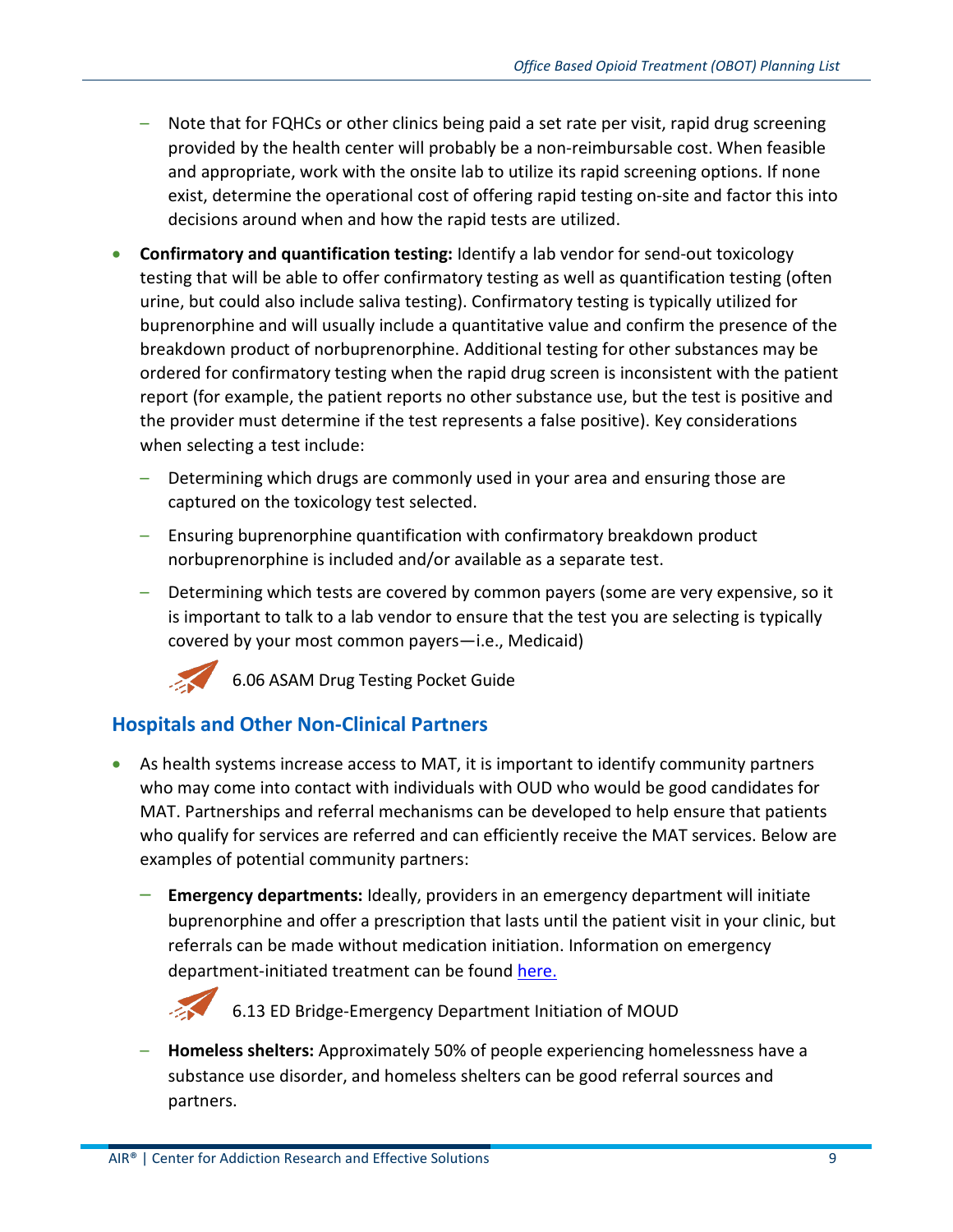– **Local addiction treatment providers:** Many treatment providers offer counseling services but do not have capacity to offer medication for OUD treatment.

### **Local Community Mental Health Providers**

- Many community mental health programs work with patients with co-occurring OUD but do not have capacity to offer medication for OUD treatment.
	- **Drug courts:** Drug courts work with people who have opioid and other substance use disorders who are being referred to treatment in lieu of incarceration. In cases in which drug courts refer patients, be careful to ensure that clinical findings are not shared with the drug court unless you have explicit patient consent.
	- **Community partners:** Long-term recovery relies on the stabilization of other social factors including housing, food access, employment/income stability, and criminal legal involvement. Consider establishing partnerships with community-based organizations that:
		- » Help train and place individuals in recovery—particularly those with previous criminal legal involvement—into employment services
		- » Provide recovery homes, long-term housing supports, and resources
		- » Assist with disability applications when appropriate
		- » Assist with applications for various entitlement programs
		- » Serve as area food pantries or urban farms that access Supplemental Nutrition Assistance Program (SNAP) and other benefits
		- $\rightarrow$  Act as medical legal partners, including those that can help expunge criminal or drug offense records

## <span id="page-9-0"></span>**Section F. Workflows, Policies, and Protocols**

Organizations should create workflows, policies, and procedures to provide guidance to staff during care delivery. Workflows should describe the process from the point of initial request for services through initiation of treatment and long-term maintenance, including each team member's responsibility for each component of the process. Development of policies and protocols will ensure compliance with applicable regulations and will help provide staff with clear guidance in the course of daily operations.



3.01 Heartland Manual

3.03 MSHC MAT Sample Workflow Program Design-patient phases

#### **Workflows**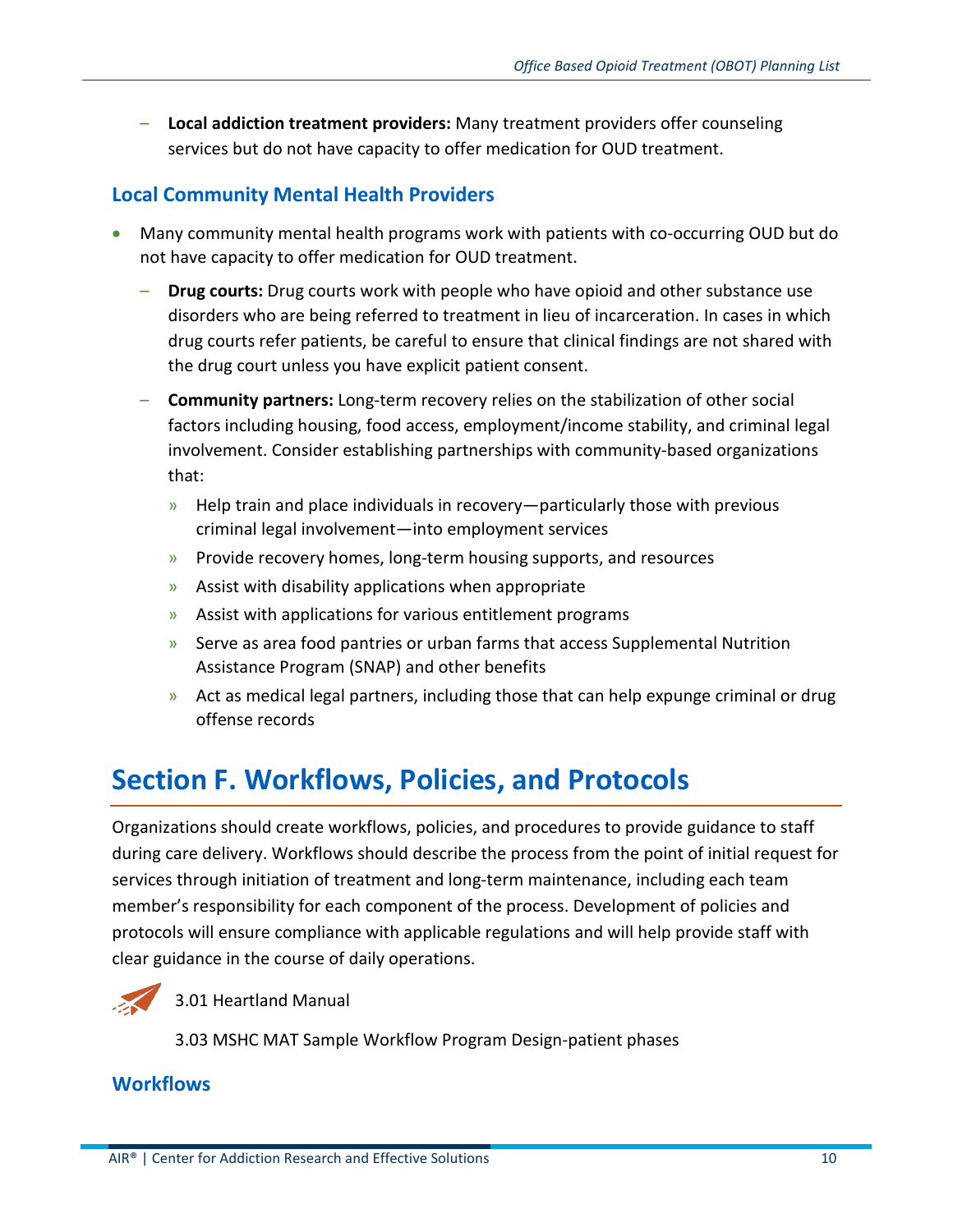- A non-comprehensive list of suggested workflows is described below.
	- **MAT referral workflow:** Describes how internal and external referrals for MAT will be managed to ensure efficient access to care.



3.02 MSHC Sample MAT Workflow for Referral

- **Intake assessment workflow:** Describes the specific staff members responsible for conducting different parts of the intake assessment and the tool(s) they will use.
- **Medication initiation workflow:** Describes the process for initiating buprenorphine (in office or at home).



3.04 Buprenorphine Home Initiation Versus Office Initiation Considerations

- **State prescription drug monitoring program workflow:** Ensures that a process is in place to support the regular use of the state's prescription drug monitoring program by providers.
- **Overdose prevention education and naloxone prescription/distribution workflow:** This also may include any on-site safety measures your organization has implemented to prevent on-site overdoses (e.g., Naloxone in emergency boxes or Naloxone emergency kits in high trafficked restrooms)



6.07 Naloxone Distribution in Nevada

8.06 Opioid Safety and How to Use Naloxone

8.05 Naloxone Prescribing Resources

#### **Policies, Protocols, and Consents:**

- A non-comprehensive list of policies and protocols that are useful for a new OBOT program to consider follows.
	- **Program eligibility:** 
		- » Inclusion and exclusion criteria for program (note: very few medical exclusion criteria exist for buprenorphine; primarily only documented allergy to the medication).



- » Identification of any priority patient groups (e.g., pregnant women or people leaving incarceration).
- **Consent for treatment:** A form that is signed at the point of initiating care at the health center and renewed annually, this document should outline the patient's consent to care (as applicable, would include consent to primary care, mental health, and addiction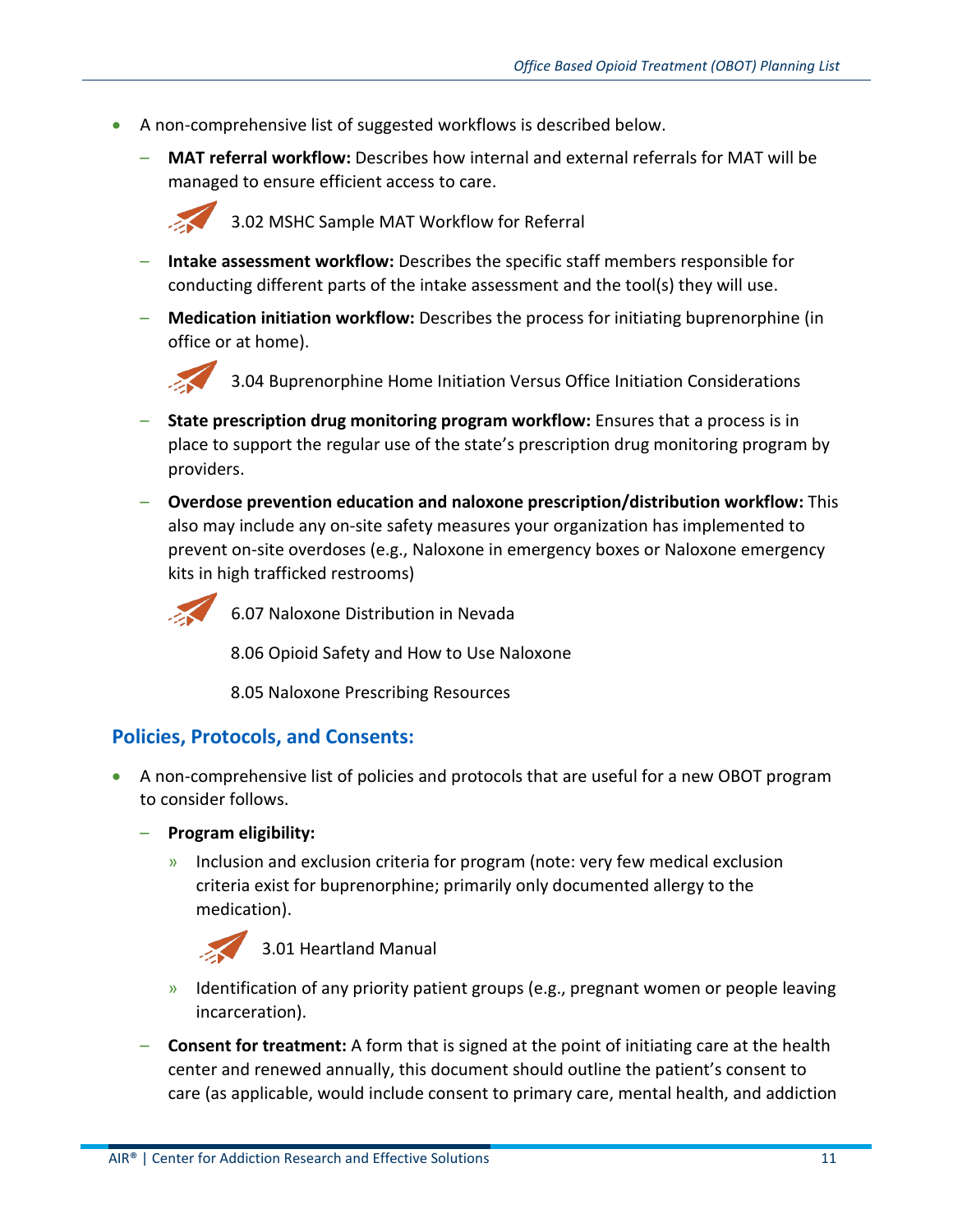treatment services). In integrated care settings, it is particularly important to review the patient consent forms for treatment to ensure that the patient understands and agrees to receive primary care, that BH charts notes are combined, and that the primary care team can review substance use disorder treatment notes and vice versa.



5.04 Elica Sample Combined Intake and Consent Form

– **Patient treatment agreement** (also sometimes called informed consent): This document is reviewed with a patient at the time of initiating MAT services and focuses on the expectations of the patient and the clinic around medication management. This form is typically signed by the patient and a staff member at the time of treatment initiation.



4.06 MSHC Sample MAT Treatment Agreement Buprenorphine

4.04 Heartland Sample Treatment Agreement Buprenorphine

– **Policy for management of late and missed appointments,** including how bridge prescriptions will be managed.



7.02 Heartland Sample Late Arrival Policy

- **Policy for after-hours coverage:** Since not all who cover a call will be familiar with buprenorphine treatment.
- **Policy for cross-coverage** when the primary prescriber is out of the office and/or when the patient misses a visit and must see another prescriber.
- **Treatment adherence policies**
	- » Policies for addressing situations where patients report lost or stolen medications.

7.06 BMC Sample Lost, Stolen, or Destroyed Buprenorphine Policy

» Urine drug screening policies.



7.03 ASAM Sample Office-Based OUD Policy

7.01 Heartland Sample Urine Drug Testing

7.05 BMC Sample Urine Toxicology Policy

- » Medication refill policies.
- **Medication storage policies** if medications will be kept on-site.

7A.04 How to Prepare for a DEA Inspection

– **Outreach and engagement protocol** for when patients have missed visits or are lost to care.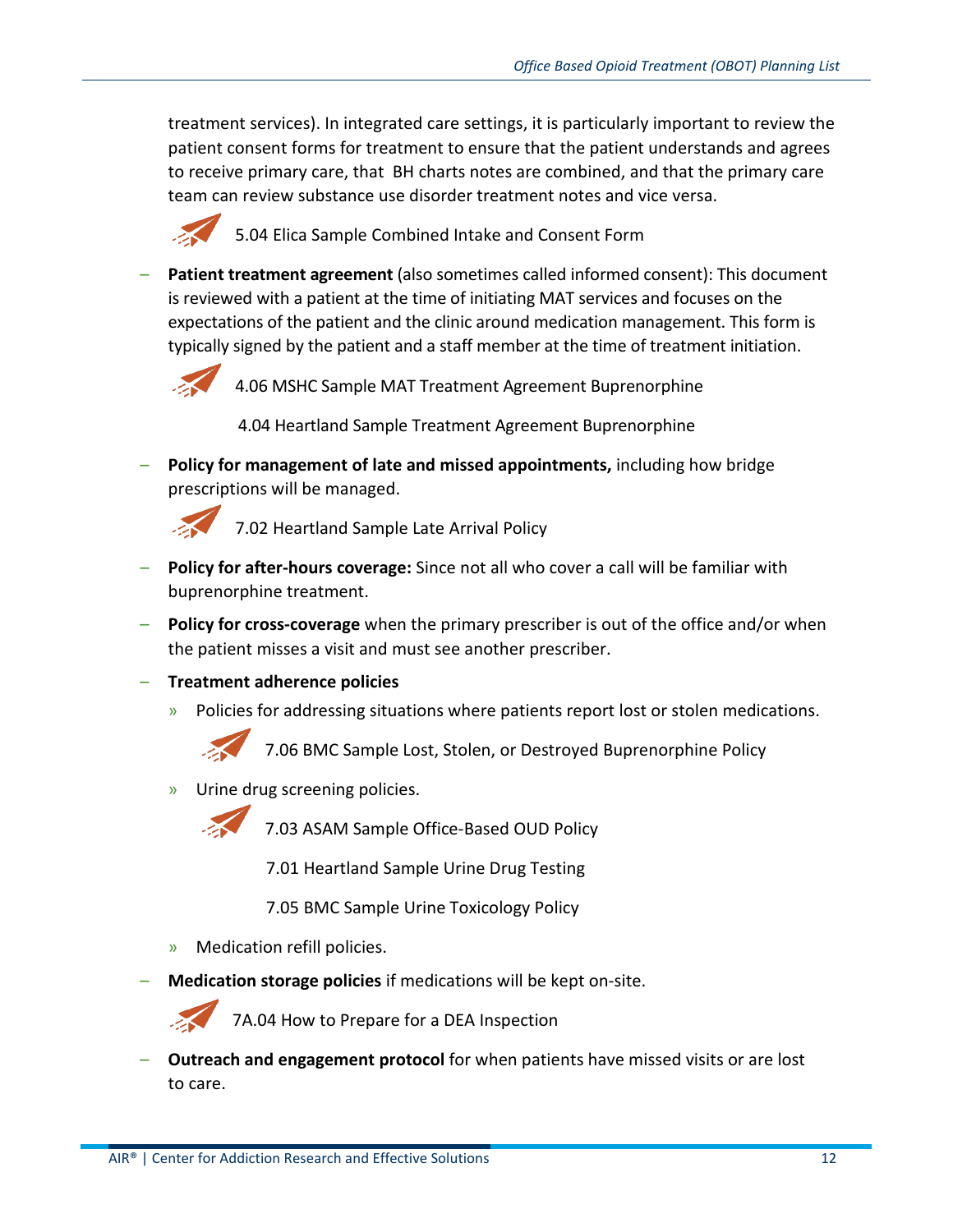- **DATA waiver patient limit monitoring protocol** to allow the clinic to monitor the number of active patients each prescriber is treating *(each prescriber will have a limit to the number of patients they can treat at one time—30, 100, or 275).* Typically, these systems can be set up in the electronic health record (EHR), but they should be tracked on a regular basis to ensure that no one goes above limit.
- **[Patient Identification Card:](https://www.naabt.org/documents/EmergencyCard.pdf)** This is optional but can be helpful, as patients can show this to ER providers, dental providers, and other providers to advise that they are on buprenorphine (which is a partial agonist). Some patients also must show a patient identification card if they are stopped by police and are carrying medication.

## <span id="page-12-0"></span>**Section G. Patient Education Materials**

Patient education should be integrated into all patient-provider communications. Standardized patient education materials can help to ensure that all patients receive consistent information.

• **Treatment options for OUD:** It is important that clinical teams describe the available treatment options and answer any patient questions about treatment options. If a patient chooses another treatment not offered at your health center (e.g., methadone), clinic staff should support linkage to that treatment program when possible.



8.01 Three Medication Comparison Guide

• **Buprenorphine administration description:** Comparison Information regarding the medication options available; instructions on how to take the medication being prescribed; overdose recognition and response information; and information to help patients understand treatment options, how to take medications, where to find supports and services, and harm-reduction strategies including overdose identification, response, and naloxone administration.



8.02 Guide to Taking Suboxone

8.03 Starting Buprenorphine Outside of Clinic

• **Overdose recognition and response:** All patients with OUD should receive information on overdose recognition and response. When possible, naloxone should be dispensed from the clinic or, at a minimum, a prescription should be written. Friends and family of the patient should be encouraged to obtain and carry naloxone as well.



8.04 Prescribe to Prevent Patient Education Videos

8.06 Opioid Safety and How to Use Naloxone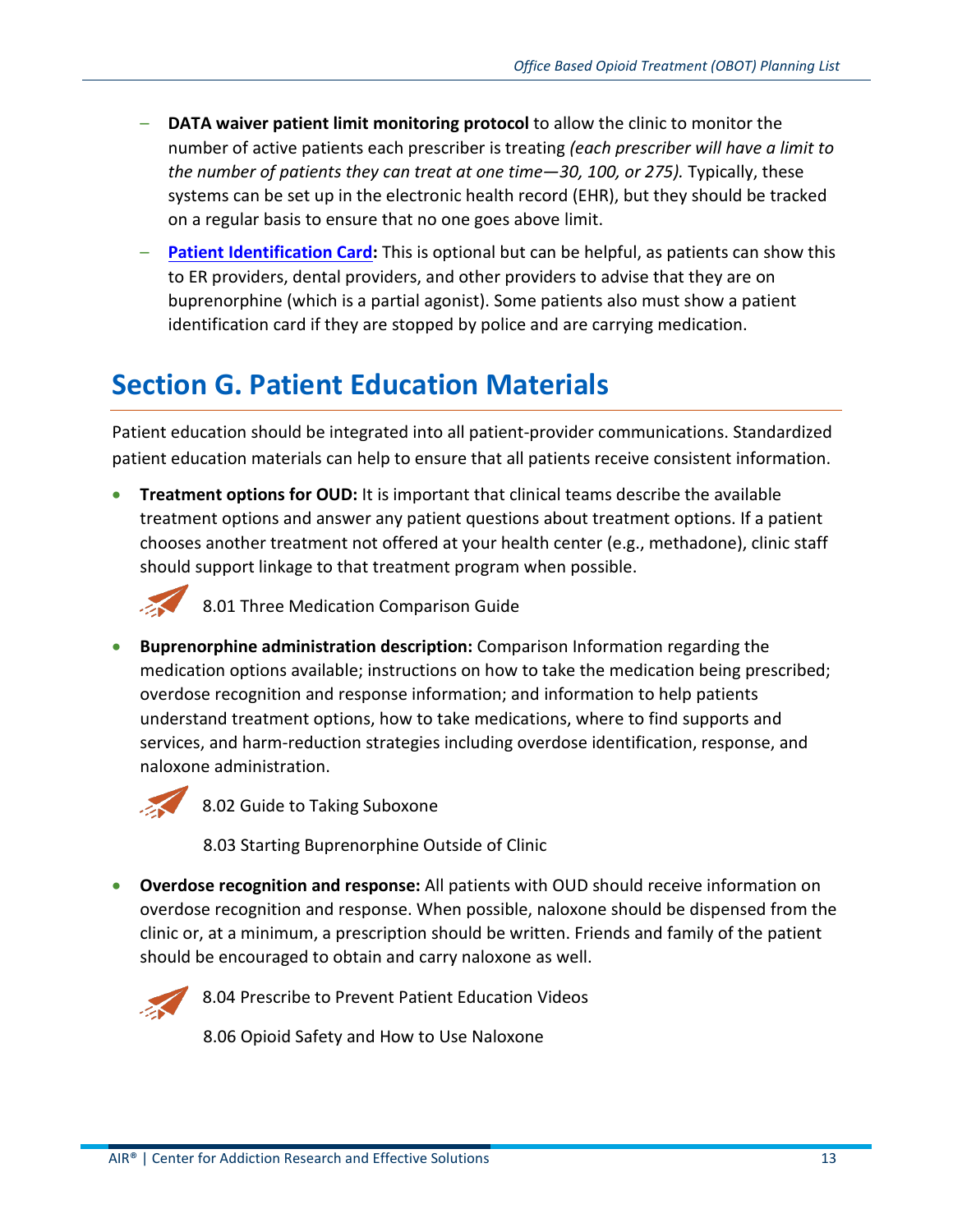## <span id="page-13-0"></span>**Section H. EHR Consideration and Supports**

The EHR can be leveraged to support standardized documentation, program development, and quality assurance processes. Below, we suggest several tools that can be built into the EHR to promote efficient care delivery.

- **Standardized documentation tools** can ensure that the appropriate information is collected at each visit and that there is consistency in documentation across clinicians. Examples include:
	- Standardized fields for intake assessment.
	- Quick texts (sometimes called "dot phrases") to standardize documentation for history of present illness, assessment and plan, and patient education provided at visit.
	- A fillable template with DSM 5 criteria and automated scoring system.
		- » Ensure that problem list has DSM 5 diagnosis of OUD (mild, moderate, severe).
	- If the EHR includes medication "favorites," add buprenorphine/naloxone, extended release naltrexone, and naloxone to these lists to simplify the prescribing process.
	- When possible, add patient treatment agreements as forms that can be printed from the EHR.
	- When possible, add any patient education materials to be printable from the EHR



9.01 Heartland Sample Medical Visit Quick Texts

9.02 Sample Behavioral Health Quick Texts

6.01 DSM-5 Criteria for Diagnosis of OUD

- **Monitoring and quality assurance processes**:
	- Create queries that will allow the organization to regularly assess how many active patients each provider has, and ensure that this monitor is monitored regularly.
	- Develop and test any queries that will be necessary for monitoring care quantity or quality that may be required for internal or external (grant) purposes.
- **Locked notes:** Work with compliance to determine which BH notes (if any) need to be "locked" based on the type of consent forms created and whether your organization qualifies as a licensed addiction treatment organization.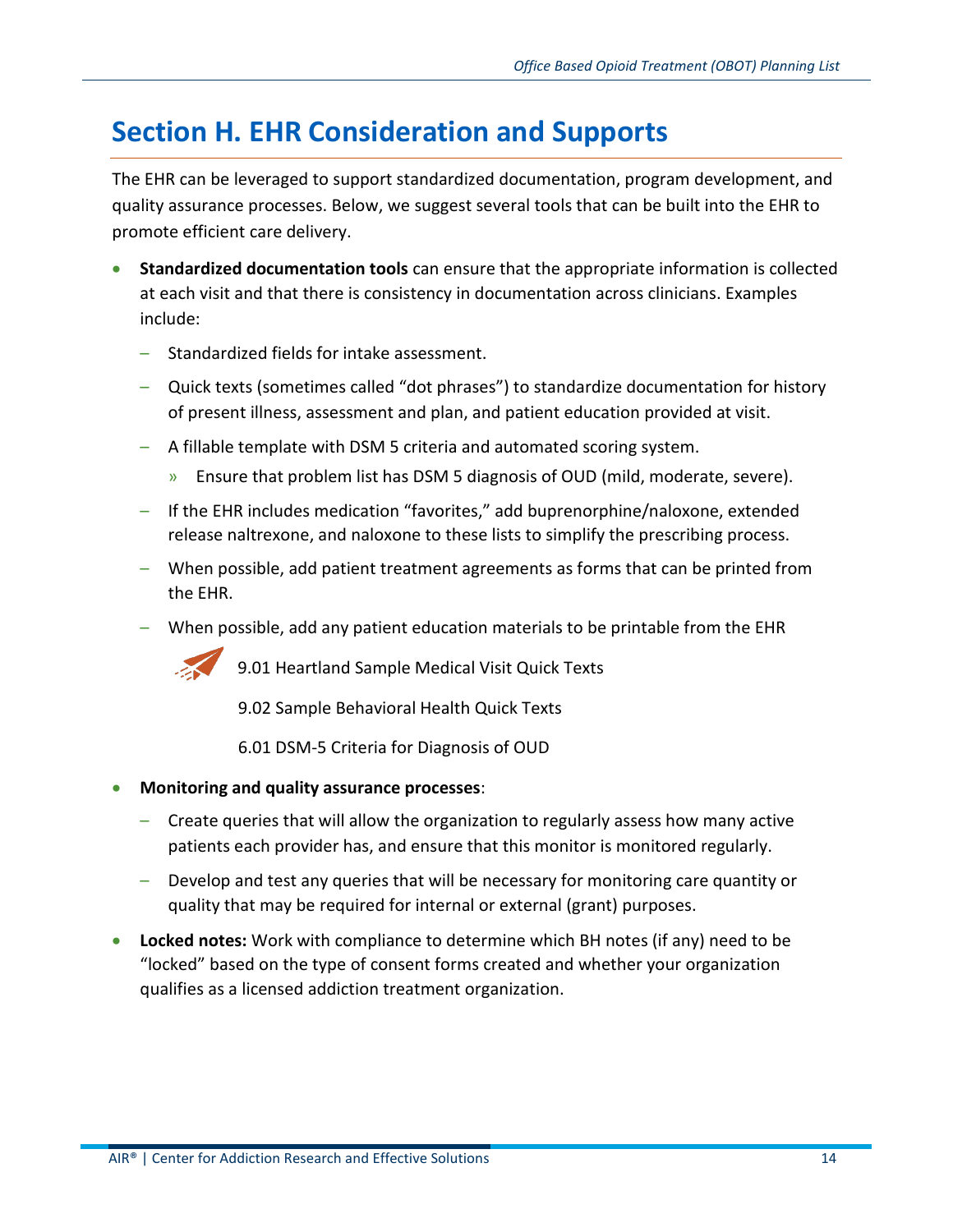# **Section I. Staff Training**

Many clinicians (medical providers, nurses, and BH providers) will have received no formal training in addiction or addiction treatment services. It will be important to acknowledge and support necessary training for clinical teams. In addition, the societal stigma held against people who use drugs also is present in medical settings. To ensure respectful, traumainformed care, all-staff trainings often are necessary prior to the initiation of services.

- **Buprenorphine waiver training for clinicians:** All medical providers who are planning to prescribe buprenorphine will need to complete an approved course.
	- The 8-hour training is available fully online, via "half and half" training (half in-person and half online), or fully in-person. Many trainings are free, although some in-person trainings do assess fees. Physicians only need to complete the 8-hour training.
	- The remaining 16 hours of training for NPs and PAs is available online and at no charge.
	- Many health systems have nurses and other clinical staff attend the first four hours of the physician waiver training to provide consistent training across all staff.



6.12 Provider Clinical Support Systems (PCSS)

- **Addiction treatment continuing education opportunities:** Various local, regional, national, and web-based educational opportunities specific to addiction treatment are available.
	- Provider Clinical Support Systems (PCSS) is a federally funded education dissemination project that has a variety of free and helpful online resources.
	- MAT providers should be encouraged to use some of their CME time and funding to attend addiction-specific trainings.
- **Health center staff training:** As described in Section A, it is important to provide baseline training for any staff who will be in contact with patients with OUD. Examples of useful trainings include:
	- Introductory training on mental illness and substance use disorders, including prevalence among the local patient population.
	- Training on OUD as a chronic medical condition (including stigma reduction).
	- Information about why the clinic is offering treatment as part of its community response to the opioid epidemic and how these services will benefit the community.
	- Trauma-informed care training.
	- De-escalation training.
	- Workflow-specific trainings for relevant staff.